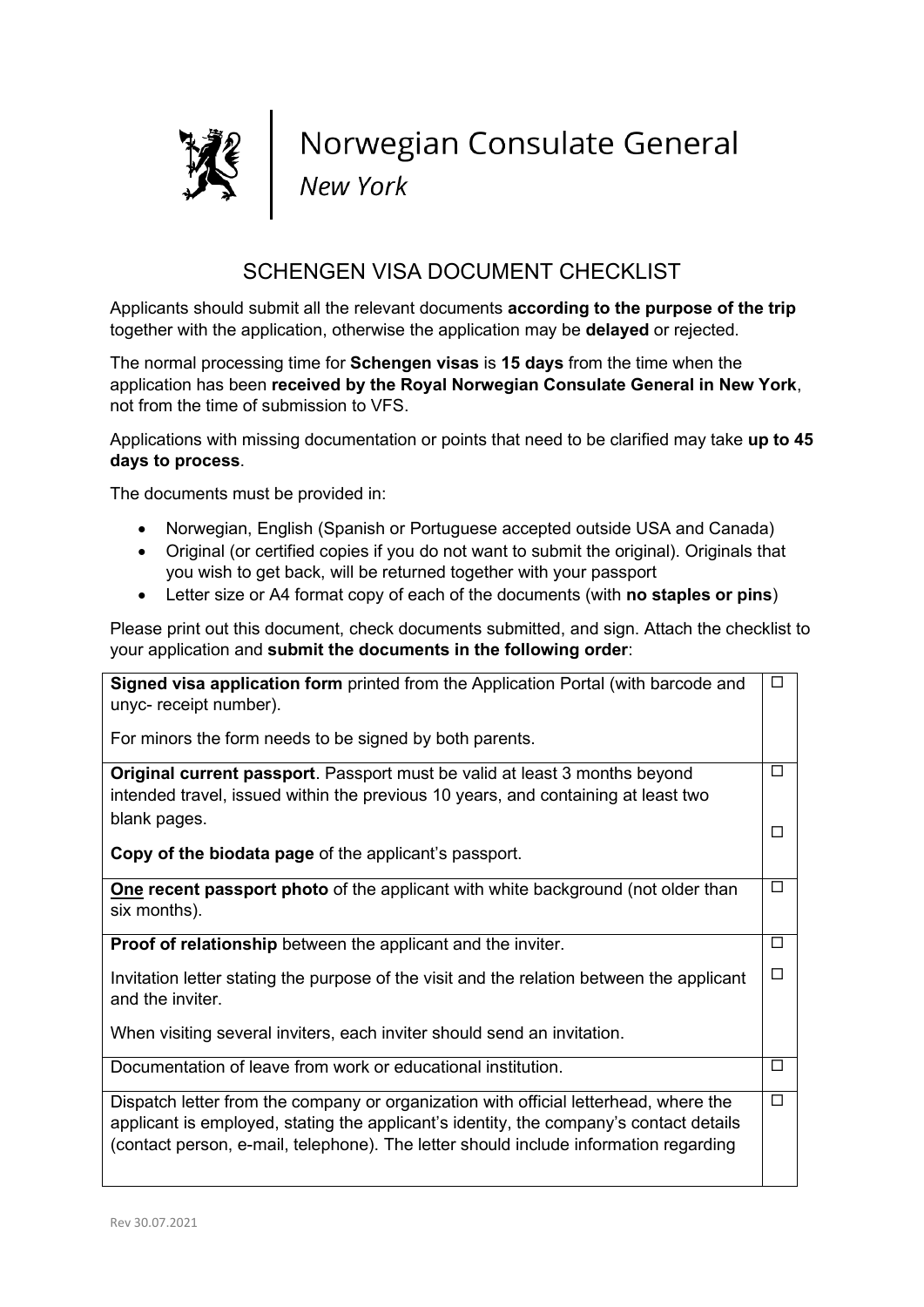| the position of the applicant, purpose of the journey, what activities will be performed,<br>whom the applicant will meet in Norway.                                                                 |        |
|------------------------------------------------------------------------------------------------------------------------------------------------------------------------------------------------------|--------|
| Copy of Identity card from employer.                                                                                                                                                                 | □      |
| Students and researchers should provide certificate of enrolment from home<br>institution                                                                                                            | □      |
| Invitation from the Norwegian company or organization, stating the applicant's<br>identity, the purpose of the journey, the period and place of intended stay.                                       | □      |
| The invitation letter should include information regarding what activities will be<br>performed, whom the applicant will meet while in Norway, and who will cover the<br>travel and living costs.    |        |
| The letter should include the company/organization logo and Norwegian organization<br>number.                                                                                                        |        |
| The Norwegian inviter should answer all questions in the questionnaire for<br>Business visa found at the end of this checklist and sign it.                                                          | $\Box$ |
| Power of Attorney (Optional for applicants who want another person to assist them<br>in the case. Separate form for Power of Attorney can be found here.)                                            | $\Box$ |
| Full itinerary with relevant documentation including exits and re-entries of<br>Schengen. For tourists: plans for the visit with transportation between each location                                | $\Box$ |
| Valid travel medical insurance for the whole duration of the stay in Schengen area<br>with a minimum coverage of EUR 30,000.                                                                         | Ц      |
| Flight itinerary with round trip and fixed travel dates of maximum 90 days.                                                                                                                          | $\Box$ |
| The visa will be issued according to the documentation provided and only<br>applicants who fulfill the criteria for a multiple visa will be granted multiple entries.                                |        |
| Note: Tickets should be paid for only after the visas have been issued.                                                                                                                              |        |
| Proof of accommodation covering the whole duration of the intended stay.                                                                                                                             | $\Box$ |
| Note: Accommodation should be paid for only after visas have been issued.                                                                                                                            |        |
| Documentation of own funds for the stay if inviting party is not sponsoring the travel<br>expenses.                                                                                                  | □      |
| Proof of financial means covering NOK 500 per person per day of stay – Copy of<br>bank statement covering the last 3 months, copy of last 3 months salary slips or<br>pension check stub or similar. |        |
| If self-employed: tax return from previous fiscal year or proof of previous economic<br>activity and of an income during previous fiscal year.                                                       |        |
| Form for Proof of sponsorship and/or private accommodation if inviting party is<br>covering the expenses                                                                                             | □      |
| For applicants who are not citizens of the country where they apply from: copy of<br>valid residence permit or proof of legal stay and re-entry document.                                            | $\Box$ |
| This check list                                                                                                                                                                                      | $\Box$ |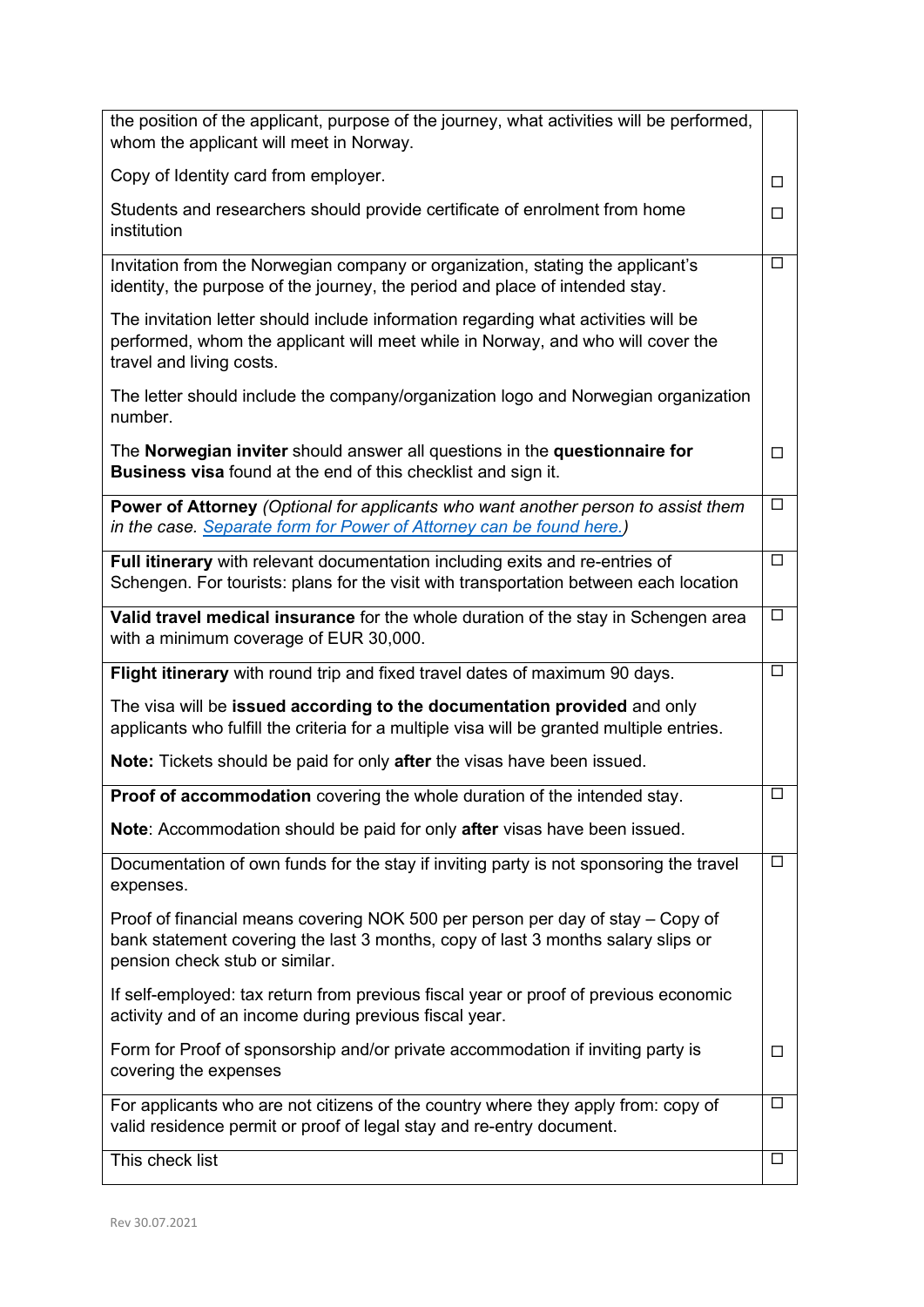If the applicant is minor and travels without parents or with one parent: officially recognized statement from both parents (this condition shall not apply if there is only a single parent or he/she holds the parental authority alone) or legal guardian authorizing the child to travel and covering the costs with evidence on the existence of the financial coverage

 $\overline{\Box}$ 

## **The consulate may contact the applicant or holder of power of attorney for clarifications.**

I hereby confirm that I personally have submitted this application for a visa and that all information stated in the application and the supporting documentation is true. I am aware that willfully or through gross negligence providing materially false or manifestly misleading information and documentation in a case could lead to expulsion from all of Schengen.

Date: Place:

Signature: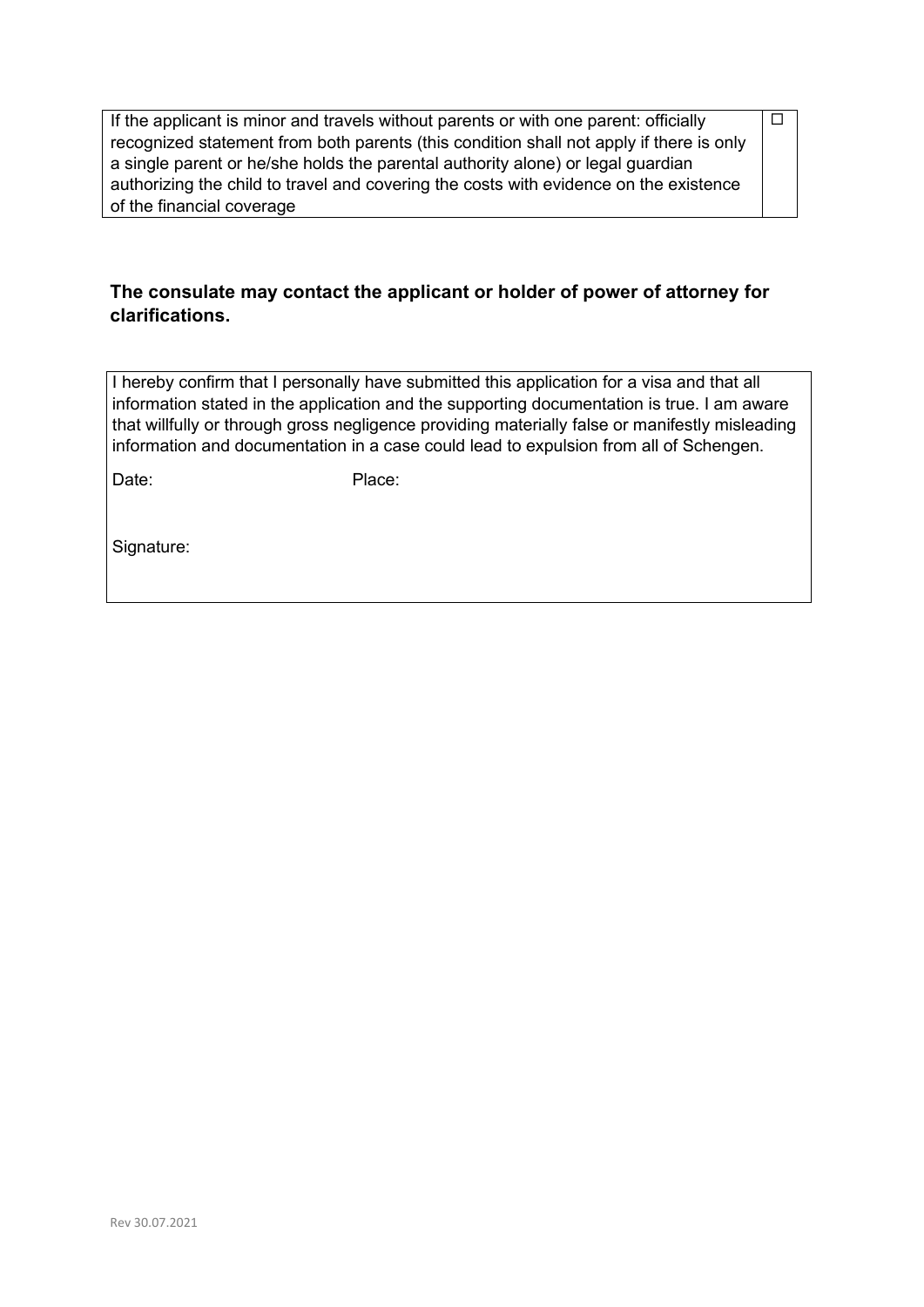## Questionnaire form for Business Visa (only)

**Questionnaire for the company in Norway to print out, fill in and submit with visa application** *(It is mandatory to answer all questions*)**:**

| Name of the inviting company in Norway:                                                                                                           |
|---------------------------------------------------------------------------------------------------------------------------------------------------|
| Name of the company the applicant is representing:                                                                                                |
| Relationship between the companies:                                                                                                               |
| Same international company<br>ப                                                                                                                   |
| In contract or contract negotiations                                                                                                              |
| Other, please specify:<br>$\mathbf{L}$                                                                                                            |
|                                                                                                                                                   |
| The applicant's position in the company in the home country:                                                                                      |
|                                                                                                                                                   |
| A: If the purpose of the stay is being a business traveler, please specify. The applicant will:                                                   |
| Attend meetings with inviting company<br>ப                                                                                                        |
| Attend meetings with inviting and other companies<br>ப                                                                                            |
| Attend meetings only with other companies, please specify the relationship between the<br>ப<br>applicant and these companies:                     |
| Other reasons, please specify:                                                                                                                    |
| Meetings will consist of:                                                                                                                         |
| Contract negotiations<br>ப                                                                                                                        |
| Discussions related to the management of joint projects or a contract (including planning,<br>ப<br>reporting, presentation of results/products)   |
| Discussions related to the specific work within joint projects or a contract (including<br>ப<br>workshops or similar sessions on specific topics) |
| Training or practical work, please specify (for in-house training, see below section B):<br>Ш                                                     |
|                                                                                                                                                   |